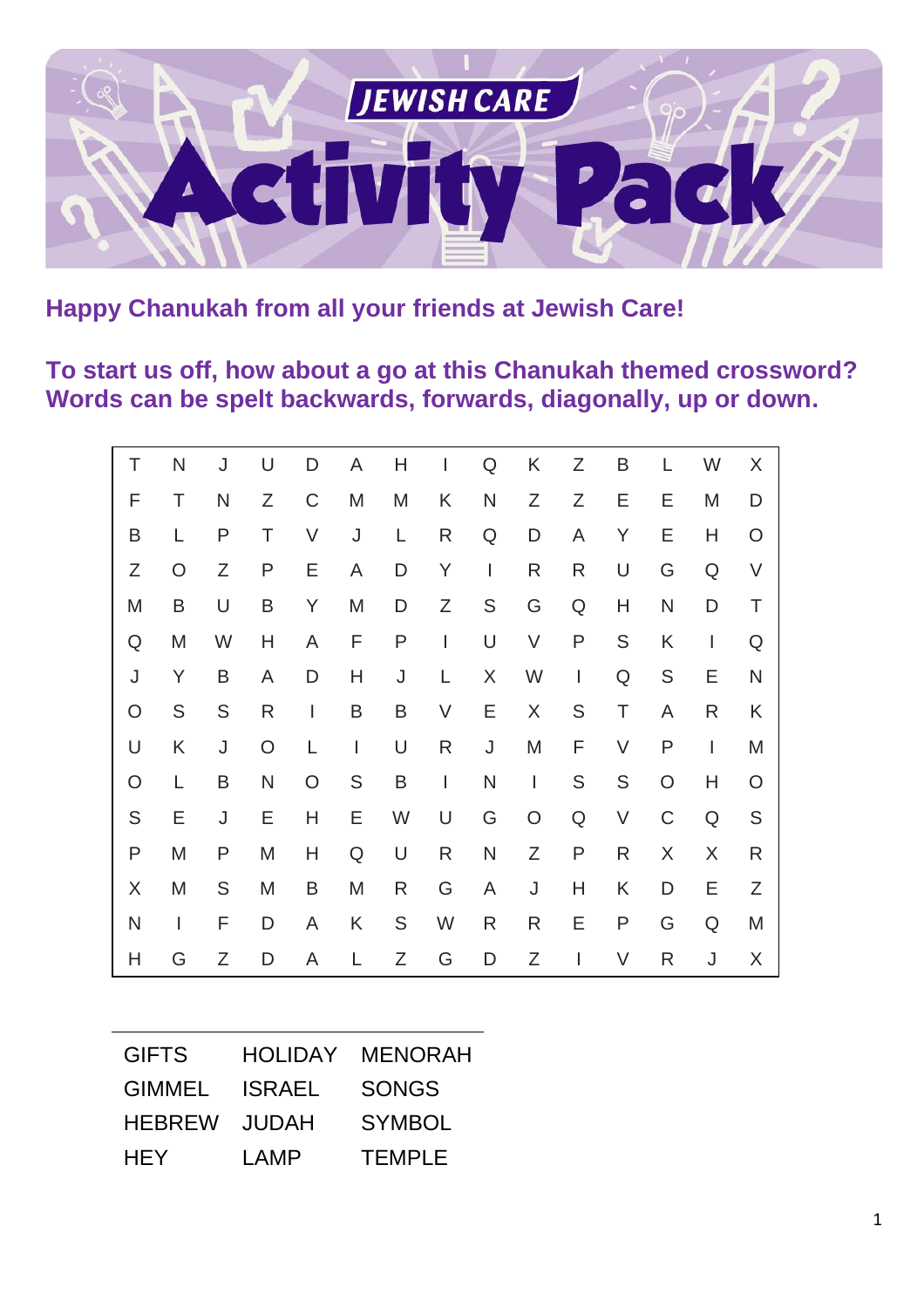

**Next up… Our word decoder puzzle! Match the picture in the Word Puzzle with the same picture in the Alphabet Key. On the Word Puzzle, write the letter that appears below the matching picture in the Alphabet Key to solve the word decoder puzzle.**

Alphabet Puzzle below:



Word Decoder Puzzle

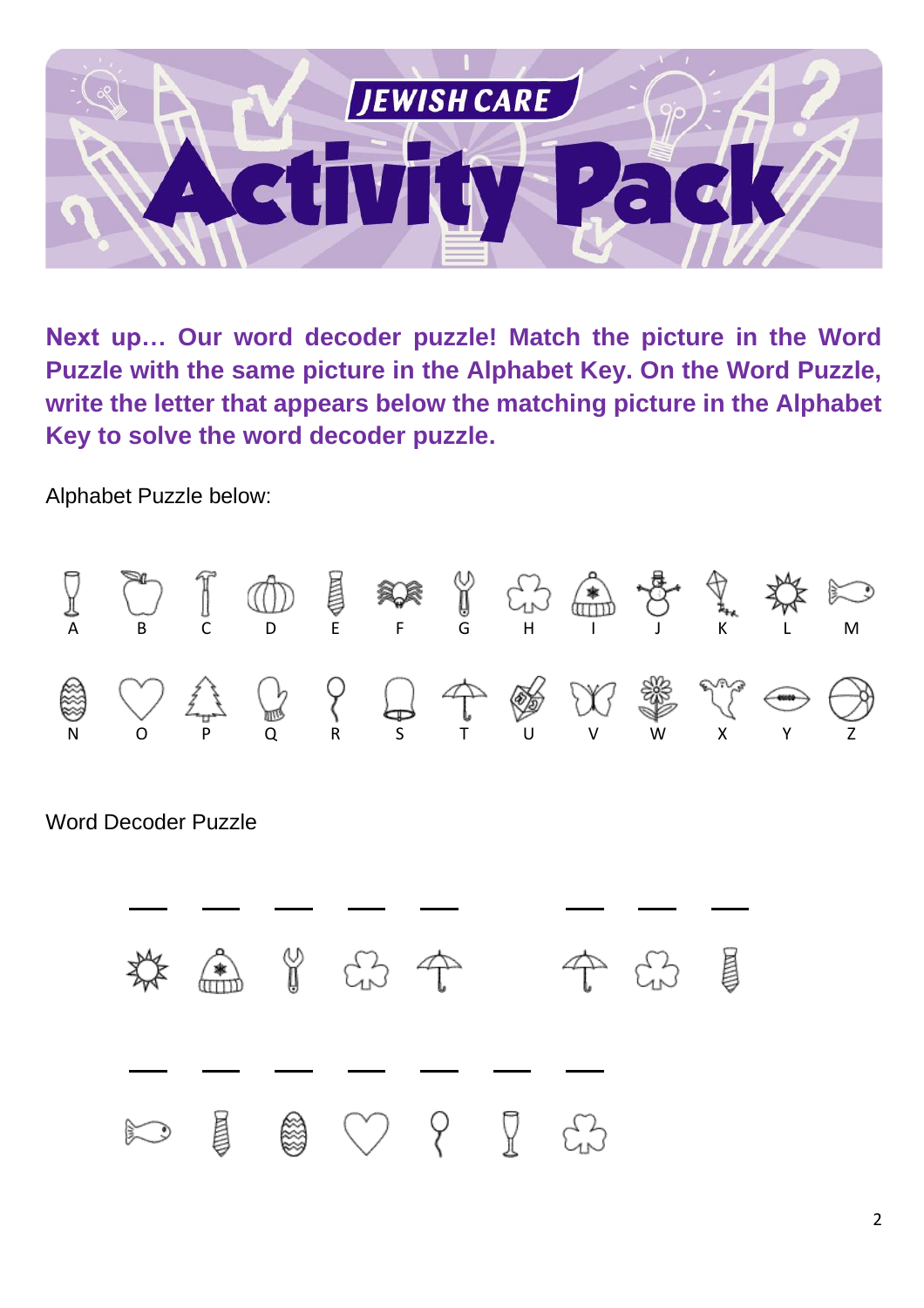

**Next up, our Chanukah Crossword Puzzle! Complete the crossword puzzle by filling in the Chanukah words that fit the clues.**



#### **Across**

1. Musical pieces adapted for singing

4. West Semitic language of the Afrosiatic language family

- 6. Belief or behaviour passed down
- 8. A spiritual communication

#### **Down**

2. Ninth month of the Jewish year

3. Country in Western Asia, situated at the southeastern shore of the Mediterranean Sea

5. Narratives designed to interest, amuse, or instruct

- 7. Day off from work or school
- 9. Liquid from petroleum
- 10. A wonder or marvel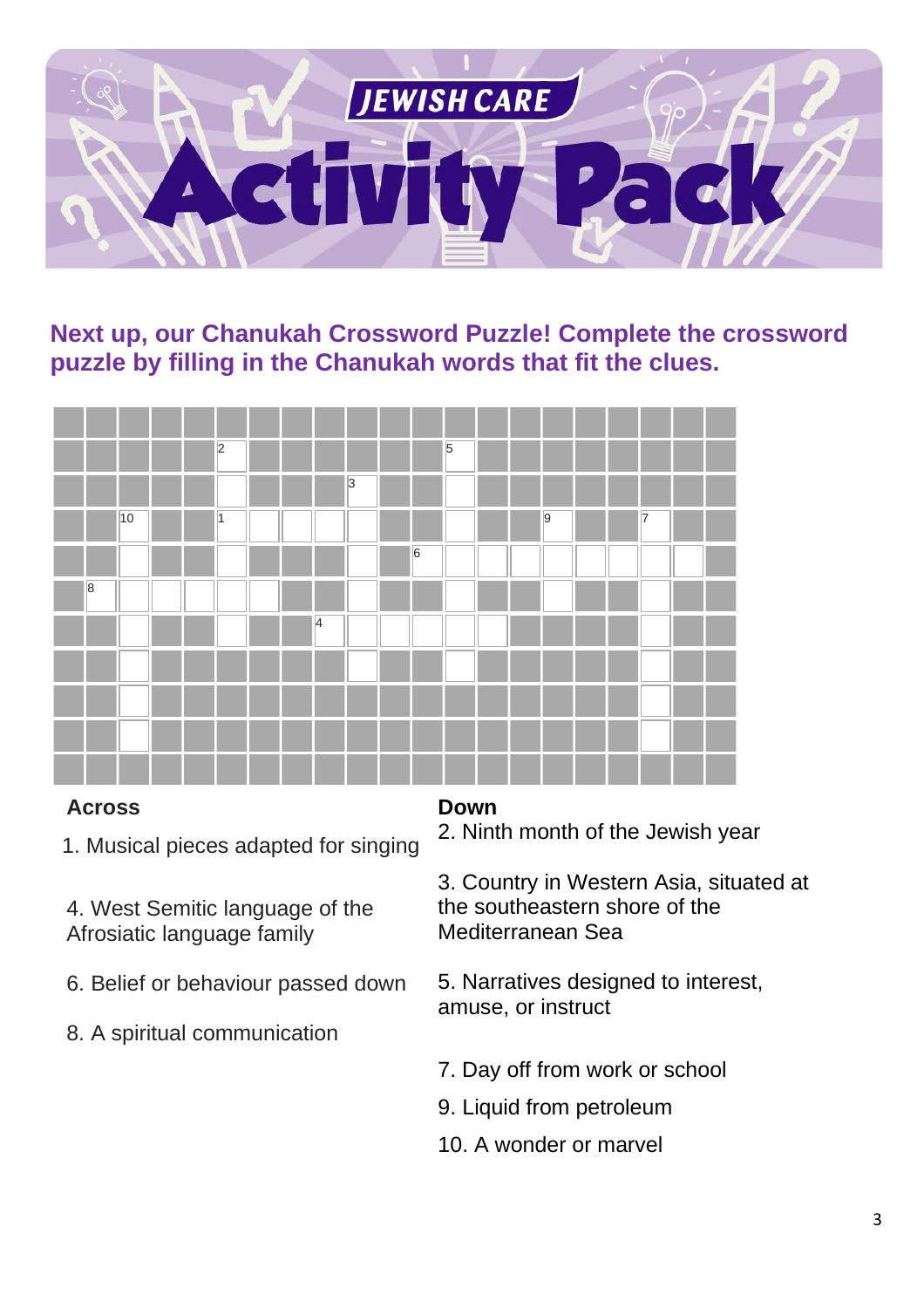

## **Five fun facts about Chanukah!**

- 1. The word Chanukah means "dedication" and derives from the Hebrew word "Hinuch" which means "to teach".
- 2. Chanukah is the celebration of the military victory of the Maccabees but is not actually mentioned in the Torah.
- 3. The first president to celebrate Chanukah in the White House was Harry Truman.
- 4. 5 million donuts are consumed in Israel alone during the celebration of Chanukah!
- 5. In total, you will need to light 44 candles on your chanukiah over Chanukah.

#### **Quiz Time! Challenge yourself with our Chanukah trivia!**

- 1. Which two foods are traditionally linked with the Chanukah miracle?
- 2. How long does Chanukah last?
- 3. What is the most important Chanukah observance?
- 4. How do we place candles on the menorah?
- 5. How many blessings do we say on Chanukah?
- 6. What was the miracle of Chanukah?
- 7. How do we light the candles on the menorah?
- 8. Which four letters appear on the dreidel?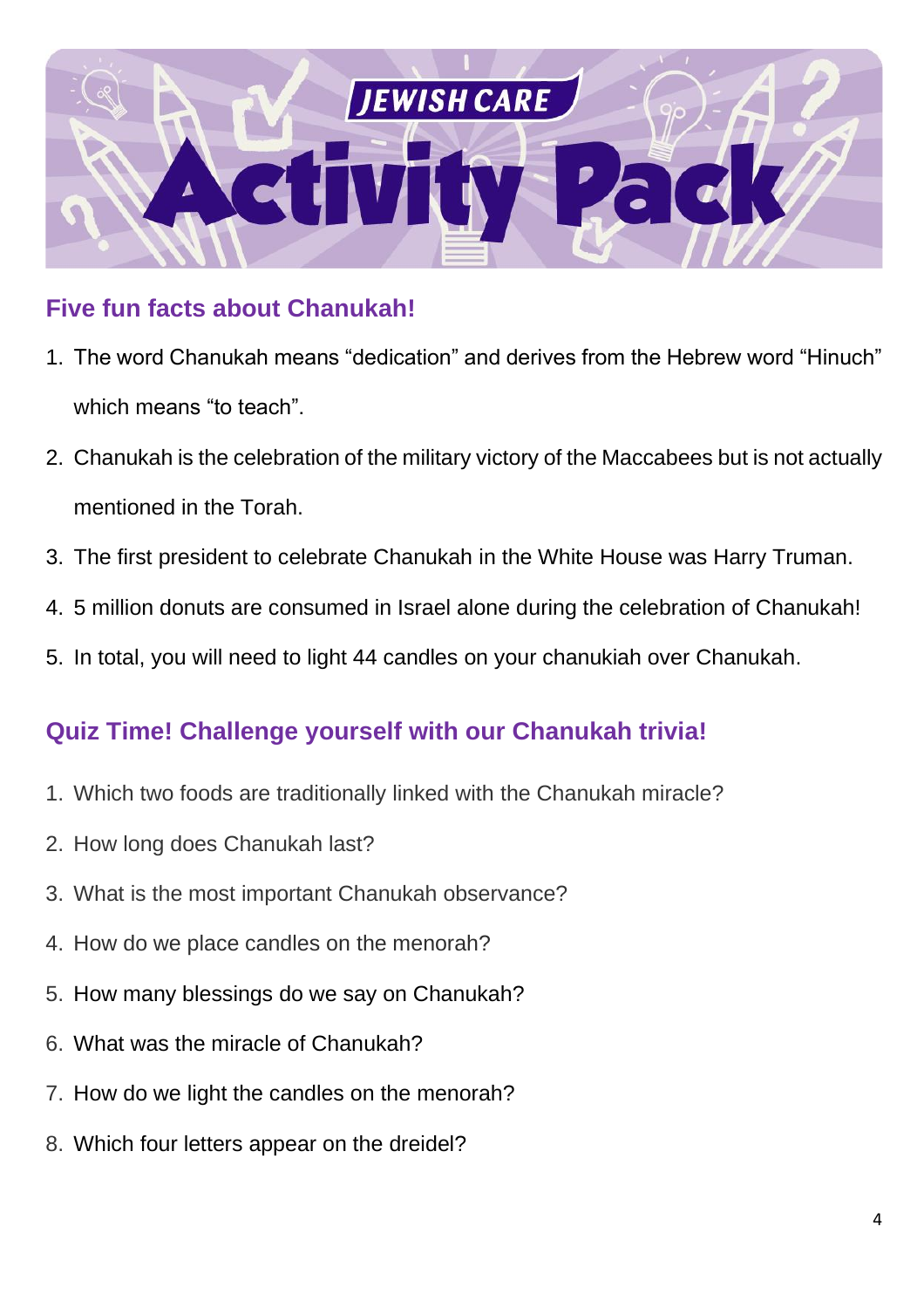

Have a go doing our Chanukah Word Scramble - unscramble the letters to find the Chanukah words from the list below!

| ieatvslf    |                             |
|-------------|-----------------------------|
| dreeldi     | __ __ __ __ __ __ __ __     |
| tseiros     | _ __ __ __ __ __ __ __      |
| ehldncir    | __ __ __ __ __ __ __ __ __  |
| imclare     | ________________________    |
| itracoblene | __ ___ ___ ___ ___ ___      |
| aahkhukn    | __ __ __ __ __ __ __ __     |
| sbgeisnl    |                             |
| iodyhla     | ___ __ __ __ __ __ __ __    |
| redmefo     | ___ ___ ___ ___ ___ ___ ___ |
| riotnaidt   | _____ ____ ____ ____ ____   |
| hrmenao     |                             |

| Festival       | Chanukah | <b>Blessing</b> |
|----------------|----------|-----------------|
| <b>Stories</b> | Holiday  | Tradition       |
| <b>Dreidel</b> | Freedom  | Menorah         |
| <b>Miracle</b> | Hanukkah | Celebration     |

 $\vert$   $\vert$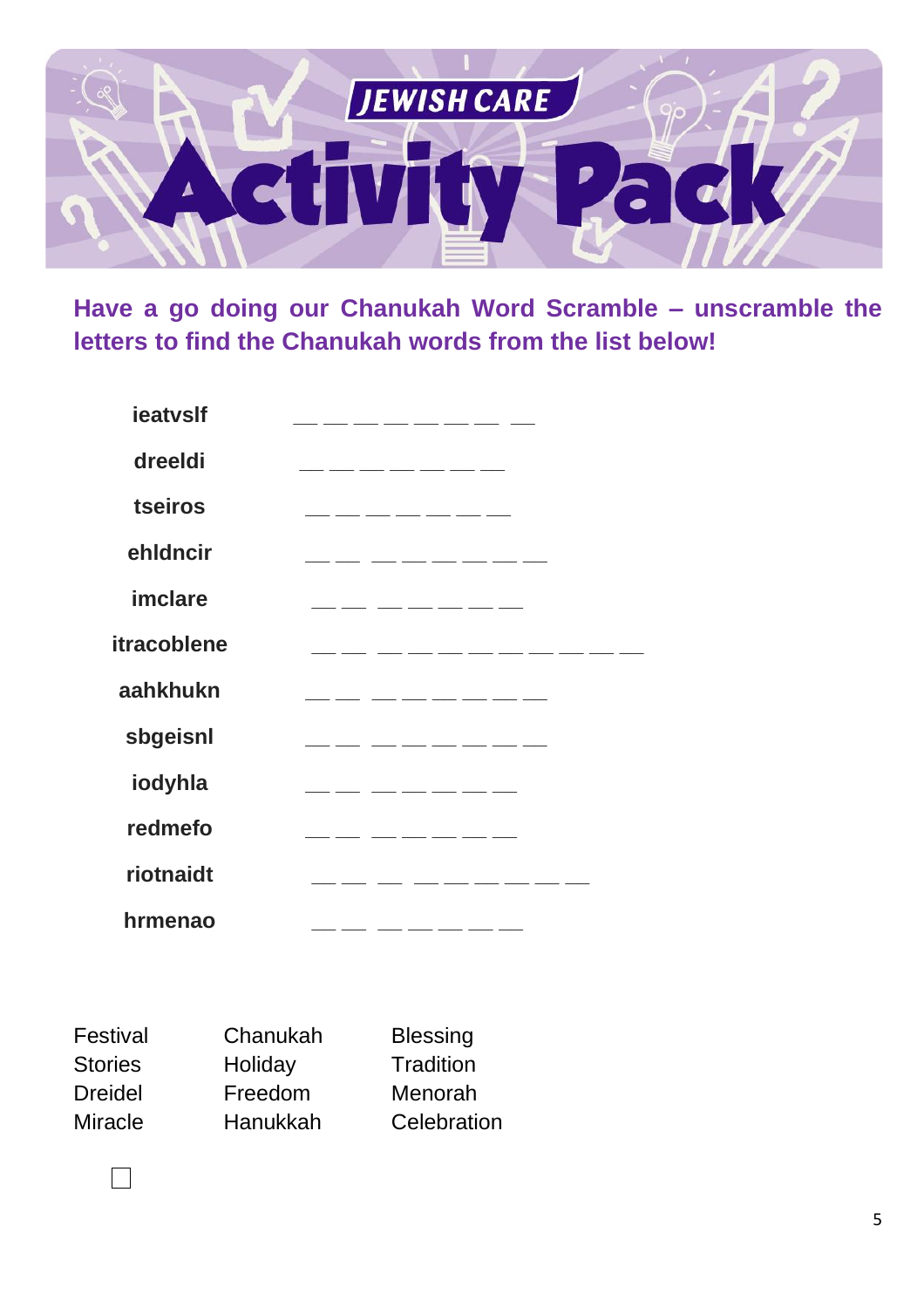

**Colouring in can serve as a meditative exercise. Channel your inner zen and have a go colouring in some of our Chanukah themed pictures.**

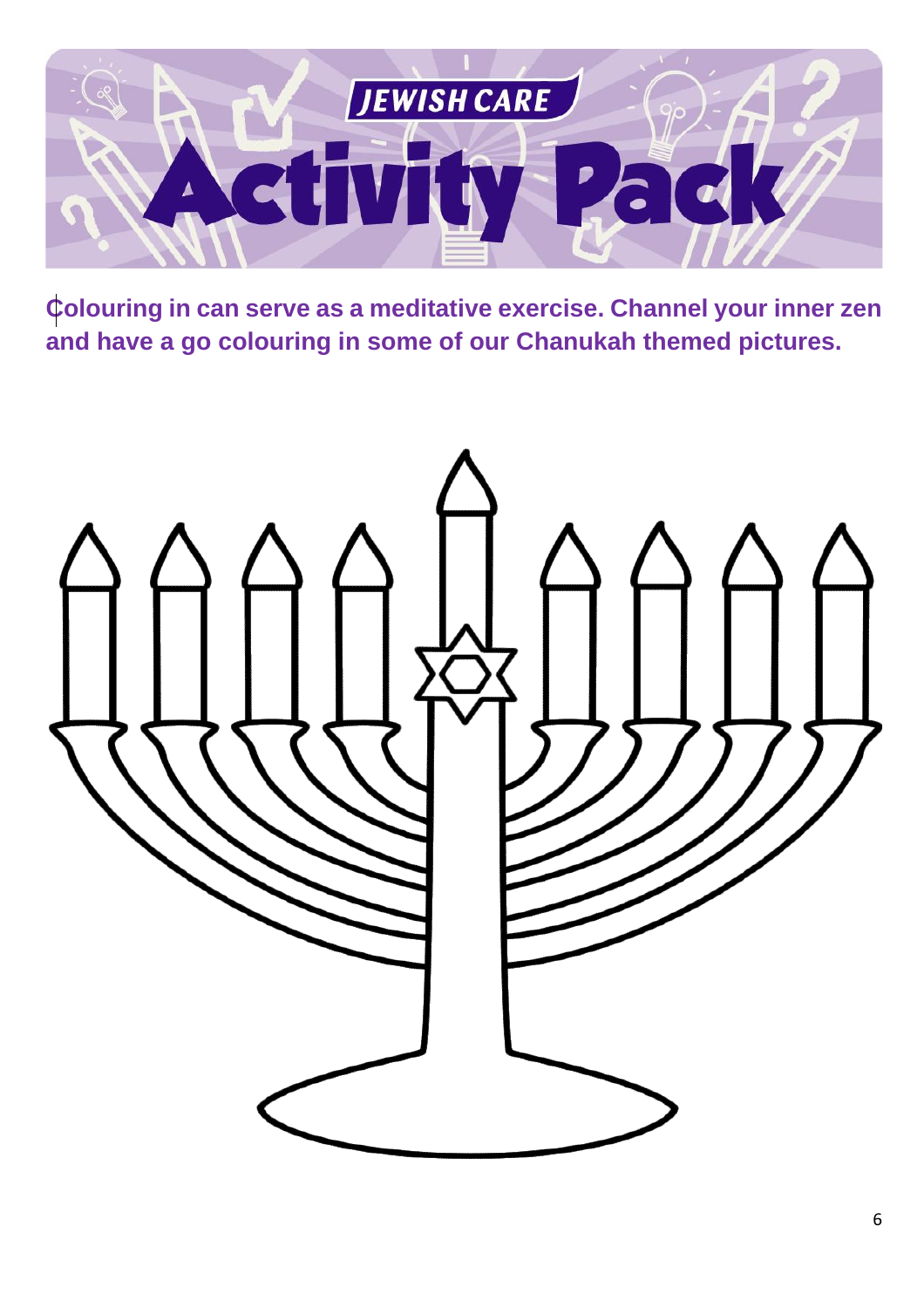

**Why not try with some mixed media? You can use a combination of pencils, felt tips, crayons and more!**

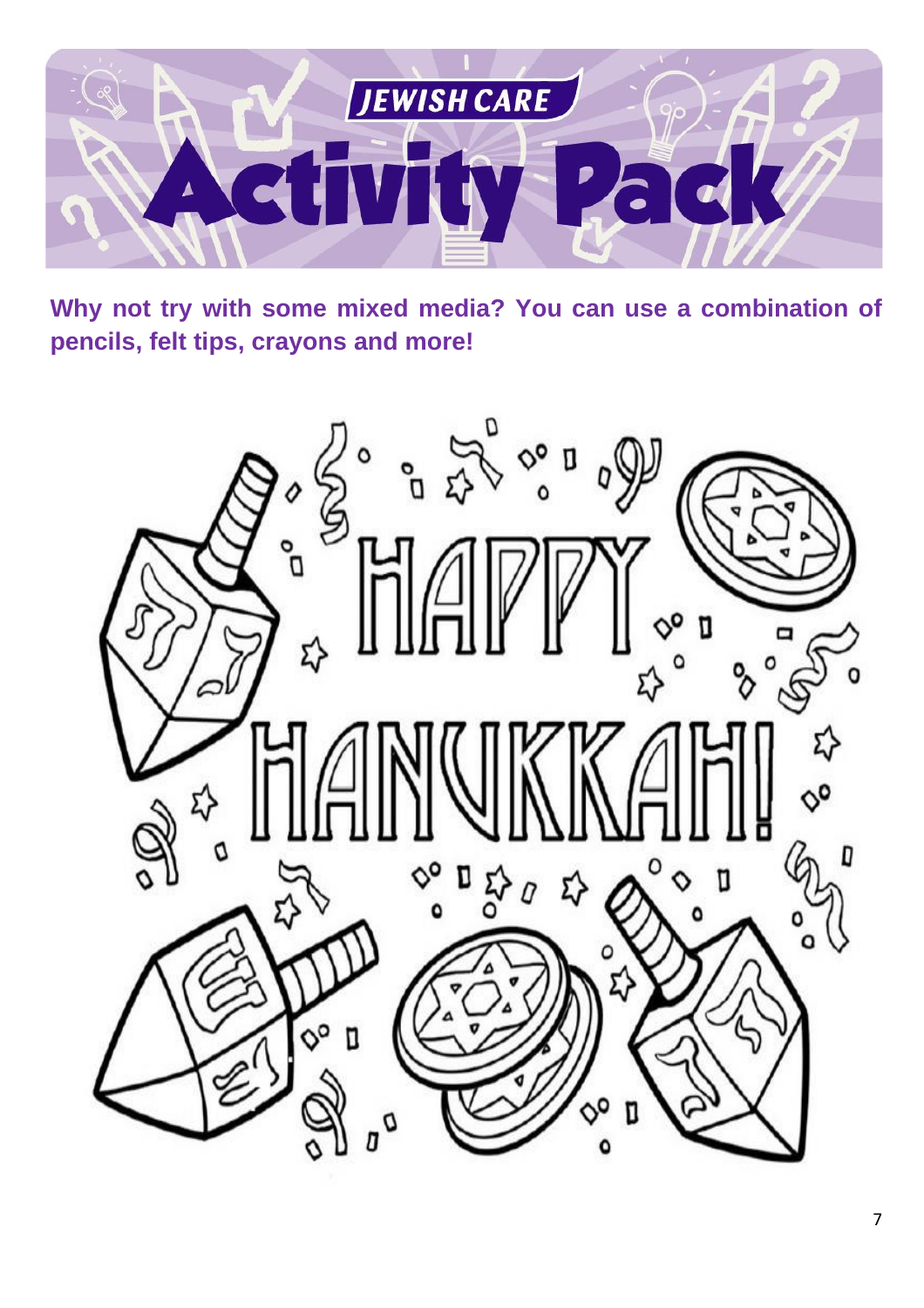

**Chanukah jokes to share:**

- 1. A Chanukah miracle would be feeling confident you spelt the word correctly!
- 2. "Tomorrow is the  $4<sup>th</sup>$  night of Chanukah presents... or as Jewish kids call it... "Thanks for the socks Mum and Dad!".
- 3. Roses are red, violets are blue, nothing rhymes with Chanukah.
- 4. Admiring the Christmas trees displayed in his neighbour's windows, Nathan asks his father, "Daddy, can we have a Chanukah Tree?"

"What? No, of course not", says his father.

"Why not?", asks Nathan again. Bewildered, his father replies, "Well, Nathan, because the last time we had dealings with a lighted bush we spent 40 years in the wilderness."

5. How much Chanukah gelt did the skunk get?

Answer: One scent.

6. What's the best Chanukah gift for someone who has everything?

Answer: A burglar alarm.

7. What do you call the speck that falls into the latke pan?

Answer: An unidentified frying object.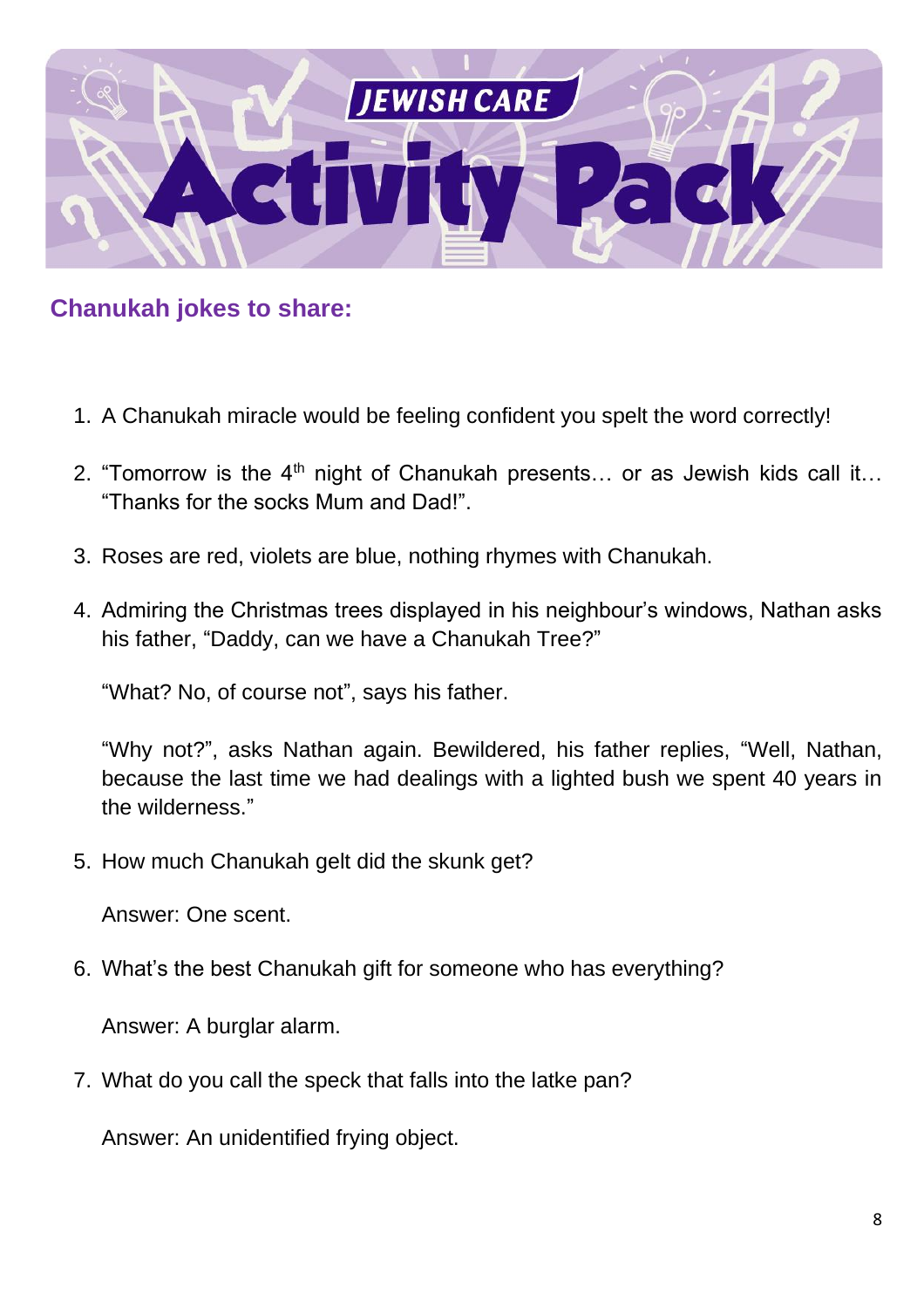

#### **Answers: -**

## **Crossword**

|                             | $\sim$ 0                  |                           |                     |       |  |  |                                                  | $\mathbf{r}$ , $\mathbf{r}$ , $\mathbf{r}$ , $\mathbf{r}$ , $\mathbf{r}$ , $\mathbf{r}$ , $\mathbf{r}$ , $\mathbf{r}$ , $\mathbf{r}$ , $\mathbf{r}$ , $\mathbf{r}$ , $\mathbf{r}$ , $\mathbf{r}$                                     |                                   |                   |                                               |
|-----------------------------|---------------------------|---------------------------|---------------------|-------|--|--|--------------------------------------------------|--------------------------------------------------------------------------------------------------------------------------------------------------------------------------------------------------------------------------------------|-----------------------------------|-------------------|-----------------------------------------------|
| $\mathbf{r}$                | B                         |                           | . . Y M             |       |  |  |                                                  | <u>in the Same Community of the Same Community of the Same Community of the Same Community of the Same Community of the Same Community of the Same Community of the Same Community of the Same Community of the Same Community o</u> |                                   |                   |                                               |
| $\mathbb{R}$                | M                         | $\sim 100$ km s $^{-1}$   |                     |       |  |  | H A . P I                                        |                                                                                                                                                                                                                                      | the control of the control of the |                   |                                               |
| $\sim$                      | $\mathbf{Y}$              | <b>Contractor</b>         |                     | A D   |  |  |                                                  | and a strategic control of                                                                                                                                                                                                           |                                   |                   | $S \qquad . \qquad .$                         |
| $\mathbf{r} = \mathbf{r}$ . | <b>S</b>                  |                           |                     |       |  |  | <b>Experience Enterprise Report</b>              |                                                                                                                                                                                                                                      | and the state of the state of     |                   |                                               |
| $\mathbf{I}$                | $\sim 10^{-10}$ m $^{-1}$ |                           | $\cdot$ 0 L         |       |  |  | $\ldots$ R $\ldots$ F $\ldots$                   |                                                                                                                                                                                                                                      | <b>Contractor</b>                 |                   | $\mathbf{r} = \mathbf{r} \cdot \mathbf{r}$ .  |
| $\mathbf{r}$ .              | L                         | $\mathbf{r} = \mathbf{r}$ | N O                 |       |  |  | $\cdot$ B $\cdot$ $\cdot$ I S $\cdot$            |                                                                                                                                                                                                                                      | $\sim 1000$ km s $^{-1}$          |                   | $\mathbf{r} = \mathbf{r} \times \mathbf{r}$ . |
| $\sim 10^{-1}$              | E.                        | $\sim 100$ km s $^{-1}$   | E                   | $H$ E |  |  |                                                  |                                                                                                                                                                                                                                      | à.                                |                   | <b>Contractor</b>                             |
| $\mathbf{r}$                | M                         | $\mathsf{P}$              | M                   | H     |  |  | $\cdots$ $\cdots$ $\mathsf{N}$ $\cdots$ $\cdots$ |                                                                                                                                                                                                                                      | $\mathbf{r}$                      | <b>Contractor</b> |                                               |
| $\mathbf{1}$                | M                         | $\sim 100$ km s $^{-1}$   | M                   |       |  |  |                                                  |                                                                                                                                                                                                                                      | the control of the control of the |                   |                                               |
| $\mathcal{L}^{\text{max}}$  | $\mathbf{I}$              |                           |                     |       |  |  | . . A . S                                        |                                                                                                                                                                                                                                      |                                   |                   | and the company                               |
| $\mathbb{R}$                | G                         |                           | and a strong to the |       |  |  |                                                  | the contract of the contract of the contract of the contract of                                                                                                                                                                      |                                   |                   |                                               |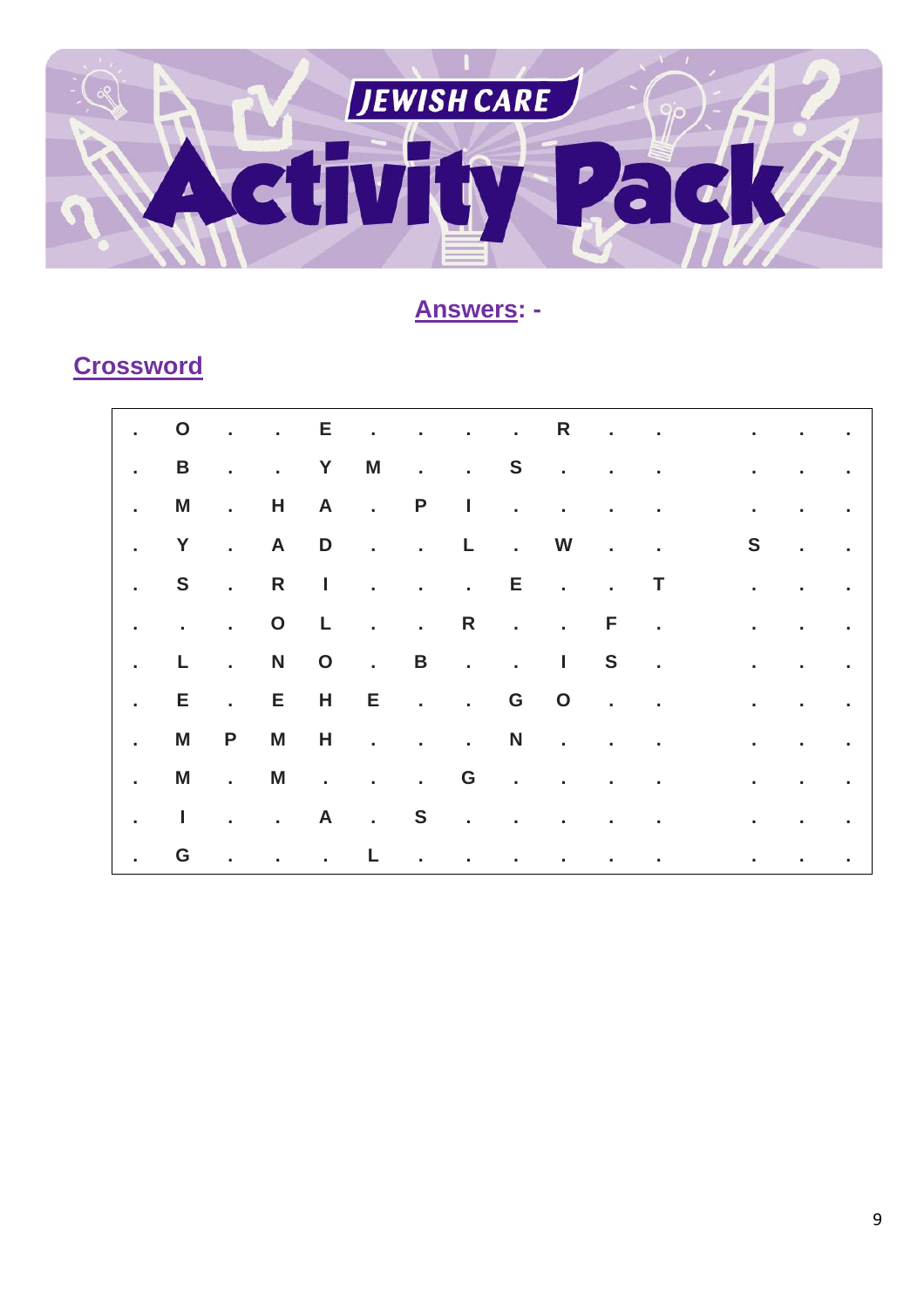

**Word decoder puzzle answer:**



## **Chanukah crossword puzzle key answers:-**

|   |             |   |   | $\mathbf k$ |              |              |              |              |             |              | S            |   |             |           |   |   |                |              |  |
|---|-------------|---|---|-------------|--------------|--------------|--------------|--------------|-------------|--------------|--------------|---|-------------|-----------|---|---|----------------|--------------|--|
|   |             |   |   | i           |              |              |              | i            |             |              | t            |   |             |           |   |   |                |              |  |
|   | m           |   |   | $\mathbf S$ | $\mathbf{o}$ | $\mathsf{n}$ | <b>g</b>     | $\mathbf{s}$ |             |              | $\mathbf{o}$ |   |             | $\bullet$ |   |   | h              |              |  |
|   | i           |   |   |             |              |              |              | r            |             | $\mathbf t$  | $\mathbf{r}$ | a | $\mathbf d$ | i         | t | i | $\overline{O}$ | $\mathsf{n}$ |  |
| p | $\mathbf r$ | a | y | e           | r            |              |              | a            |             |              | i            |   |             |           |   |   |                |              |  |
|   | a           |   |   | $\mathbf v$ |              |              | $\mathsf{h}$ | e            | $\mathbf b$ | $\mathbb{F}$ | e            | W |             |           |   |   | ٠              |              |  |
|   | $\mathbf C$ |   |   |             |              |              |              |              |             |              | $\mathbf S$  |   |             |           |   |   | $\mathbf d$    |              |  |
|   |             |   |   |             |              |              |              |              |             |              |              |   |             |           |   |   | a              |              |  |
|   | e           |   |   |             |              |              |              |              |             |              |              |   |             |           |   |   | $\mathbf V$    |              |  |
|   |             |   |   |             |              |              |              |              |             |              |              |   |             |           |   |   |                |              |  |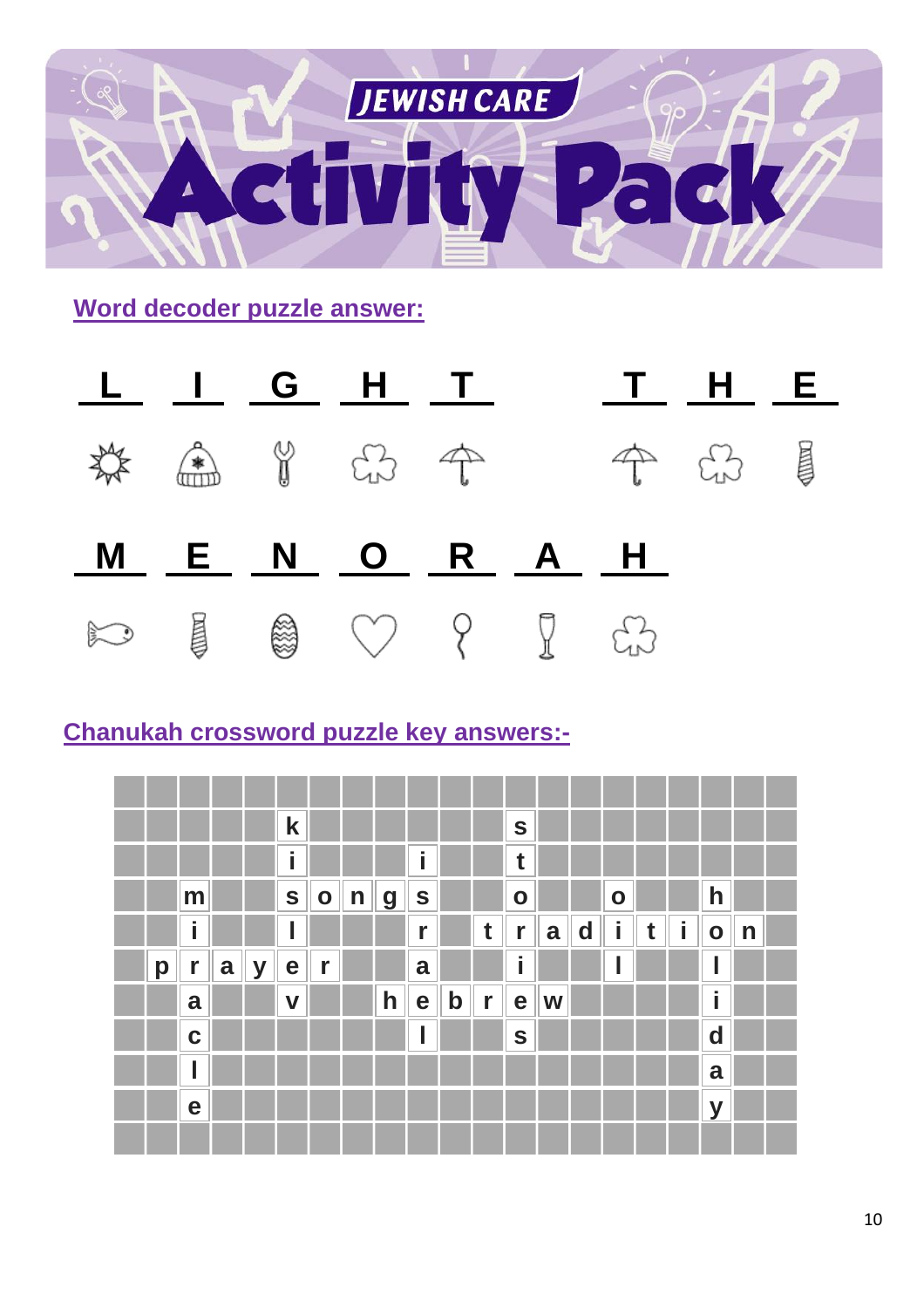

#### **Quiz Time answers:-**

- 1. Which two foods are traditionally linked with Chanukah miracle? Dairy and oil
- 2. How long does Chanukah last?

8 nights and 8 days

3. What is the most important Chanukah observance?

To light the menorah

4. How do we place candles on menorah?

Right to left

5. How many blessings do we say on Chanukah?

3 blessings

6. What was the miracle of Chanukah?

The oil lasted 8 days

7. How do we light the candles on the menorah?

Left to right

8. Which four letters appear on the dreidel?

Nun, gimel, hay and pay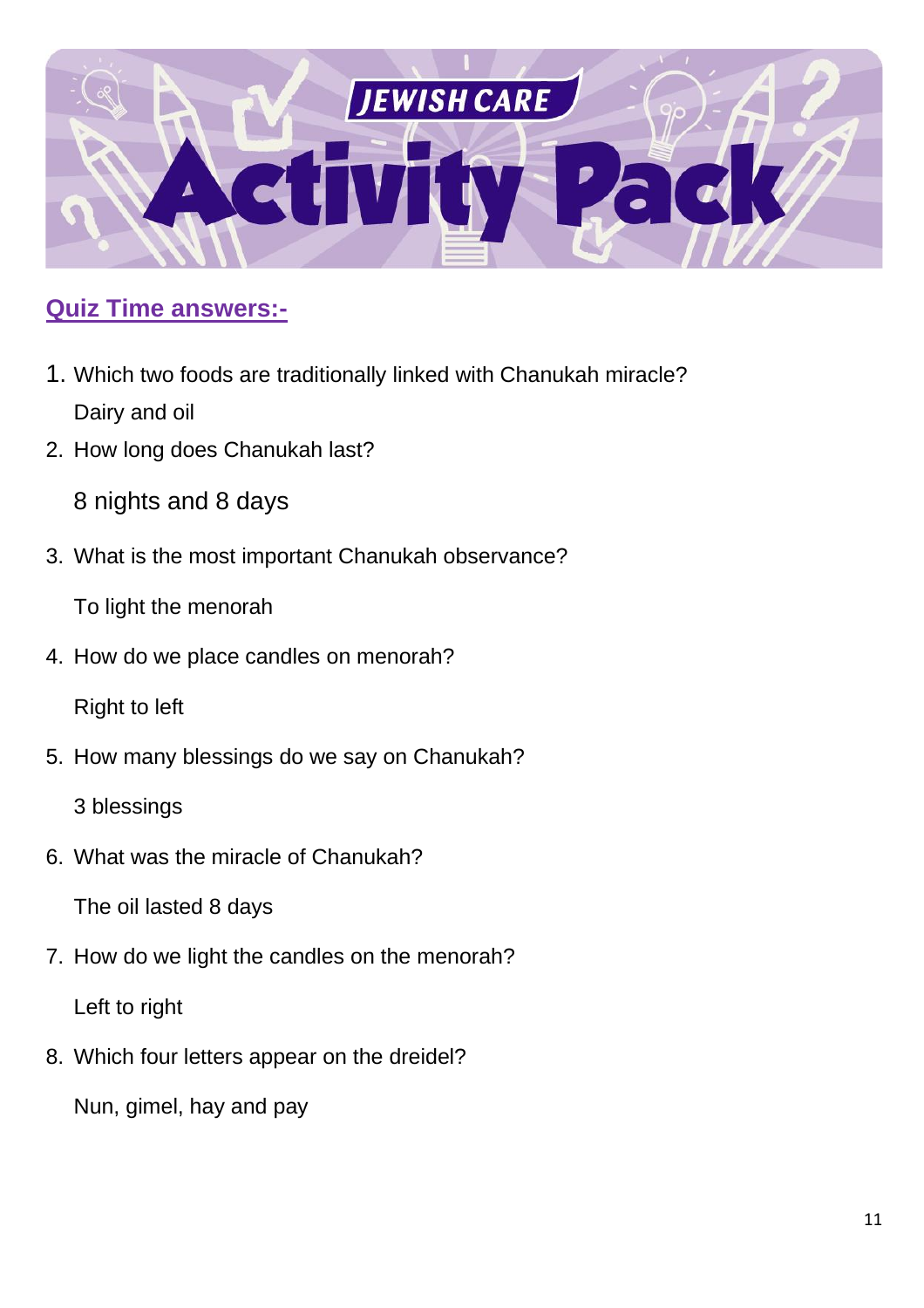

# **Word Scramble Ans:-**

- ieatvslf festival
- dreeldi dreidel
- tseiros stories
- ehldncir children
- imclare miracle
- itracoblene celebration
- aahkhukn hanukkah
- sbgeisnl blessing
- iodyhla holiday
- redmefo freedom
- riotnaidt tradition
- hrmenao menorah